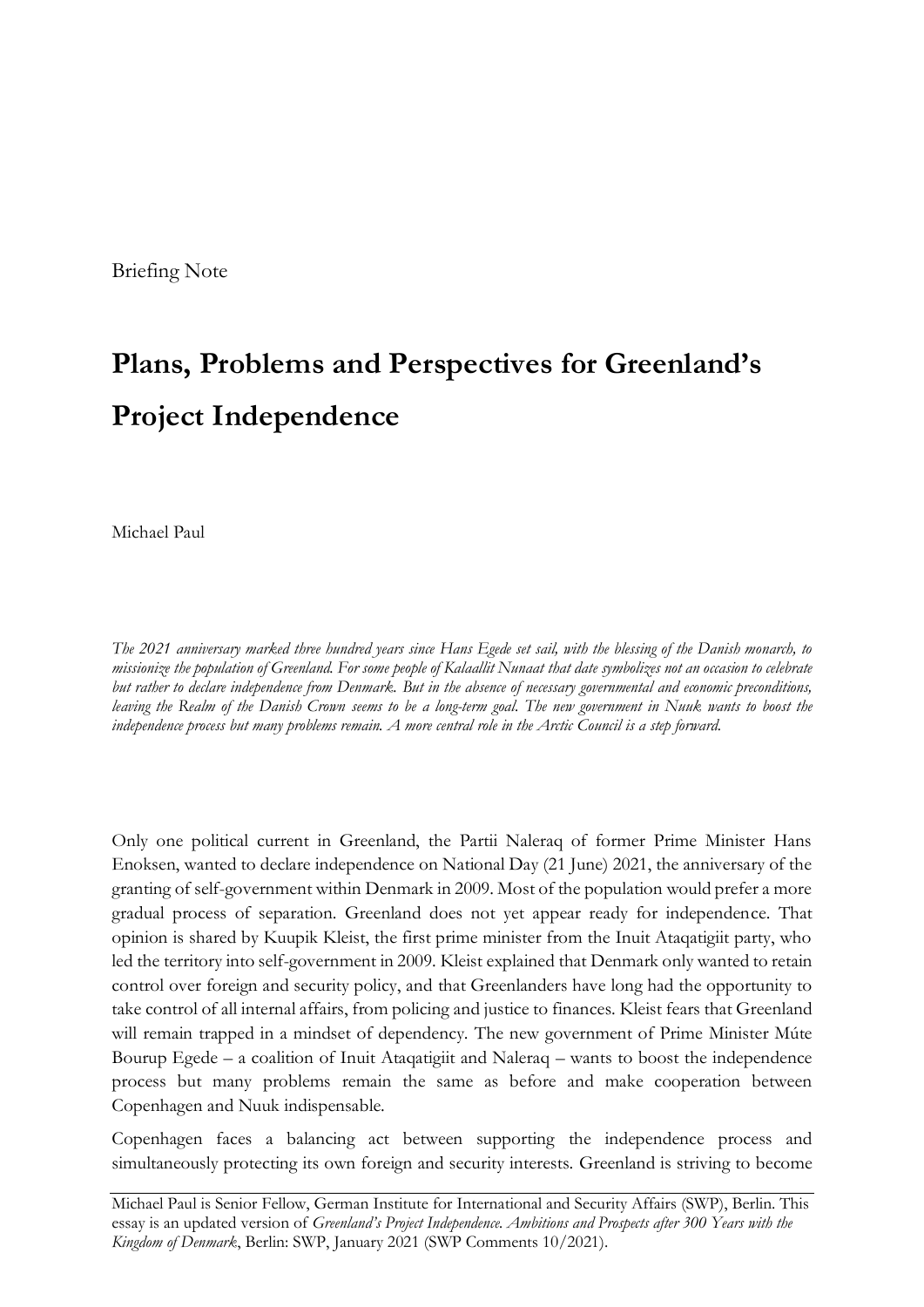a state in the traditional sense with full formal – and thus also foreign policy – sovereignty. The latter is an important factor for Nuuk, because enhanced international status is associated with the ability to attract external investment. Copenhagen has to tolerate this ambivalent stance, while at the same time attempting to influence the separation process. Much will therefore depend on whether and how the conflicting goals on both sides can be resolved. A first example is the combination of infrastructure and foreign policy, another mining and Sino-American rivalry, and the final problem is how to defend Greenland's sovereignty without losing control of the island.

## **Infrastructure and foreign policy**

Danish Prime Minister Lars Løkke Rasmussen visited Greenland's capital in person in September 2018 to present a financial package for expanding the airports at Nuuk and Ilulissat. Rasmussen hoped to resolve two problems simultaneously, i.e. providing Nuuk with the funding required for these projects and allaying Washington's fears that excessive Chinese investment could leave Greenland overly dependent on Beijing.

Greenland has no railways, few roads, and currently only one international airport at which widebody jets from Asia, Europe and North America can land, namely Kangerlussuaq. Rather than repairing the runway in Kangerlussuaq, Greenland's government instead planned to extend the runways at the two regional airports – near Nuuk and at the attractive coastal tourist destination of Ilulissat – to allow international flights to land there from 2023. But the unspectacular airport project became a highly sensitive matter in several respects: domestically as an important step towards the economic development required for independence; externally as a warning sign of impending dependency on a foreign "near-Arctic state" (China); and hence as a security problem for cooperation with the United States.

While Copenhagen naturally wants to retain Greenland in the Danish realm, it must also fund the territory's steps towards independence. Denying assistance would cost Denmark the support of Greenland's population, and ultimately its geopolitical status as an Arctic state. Yet, the issues are broader than simply promoting and developing elements of Greenlandic statehood. Denmark needs to find ways of dealing with an intractable security dilemma: on the long term it cannot preserve the island's sovereignty by its own – but ceding effective control to the United States would be the end of Denmark as an Arctic state. The latter appears particularly unpalatable at a juncture where great power rivalry in the region is growing and the security situation deteriorating.

As a major infrastructure project, the airport projects fall under the auspices of the regional government, which controls most aspects of political and economic life under the Act on Greenland Self-Government of 2009. Copenhagen retains control only over foreign and security policy – and regarded the project as security-relevant. The issue of concern was the China Communications Construction Company (CCCC), which appeared on the Greenland International Airports shortlist of possible partners for financing and building the airports. CCCC is involved in Belt and Road projects through which Beijing seeks to expand its global influence. Denmark feared that Chinese engagement could endanger its defence cooperation with the United States.

The Greenland government saw the airports as a question of infrastructure rather than security. Economic diversification and investments are vital if they are to achieve independence. While Nuuk possesses the right to independence under the autonomy agreement, it cannot yet afford to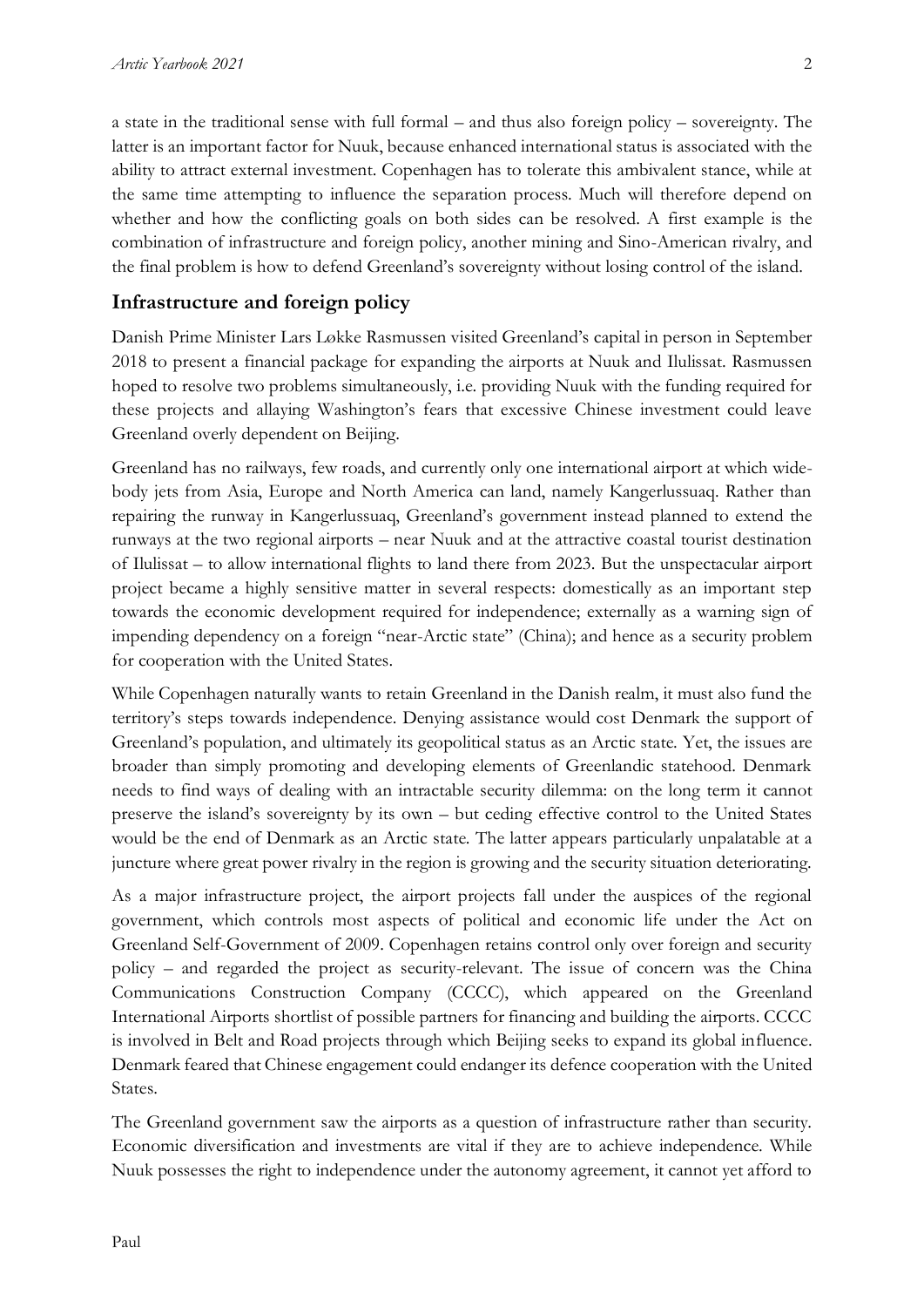exercise it. Denmark funds almost half of Greenland's public budget, through an annual block grant of almost €500 million; that would cease in the event of independence. There is no prospect of revenues from fishing – which represents about 95% of Greenland's exports – and tourism making up the shortfall. But resource extraction could do so. Greenland's reserves of rare earths, which are vital for a range of high-tech applications, are sufficient to meet current global demand. The island also possesses metal ores and hydrocarbon deposits.

When tourists and investors land at the new airports in a few years, the revenues and capital they bring could help to realize independence. But numerous obstacles remain to be overcome. For example, resource extraction is a responsibility of the Greenland government, but where uranium is involved there are implications for the Kingdom as a whole. Uranium mining and Chinese investment raise fundamental questions over what "security" means in and for Denmark, and thus touch on Copenhagen's residual rights. Copenhagen finds itself in the tricky position of having to balance and stabilize the relationship with its former colony – which is already historically burdened and complicated by the independence issue – in the context of interest-driven rivalry between great powers.

#### **Mining, the Sino-American rivalry, and the new government in Nuuk**

Nuuk has proactively encouraged a Chinese presence in Greenland; like his predecessor Aleqa Hammond, Prime Minister Kielsen tried to attract foreign involvement in Greenland's mining industry, while other political forces expressed reservations over – and in the case of uranium mining rejected – such investments.

Beijing is interested in Greenland for both geostrategic and economic reasons. It regards the island as a potential hub in its Belt and Road project. A paper by Chinese Arctic researchers discussed the prospect that the "small and weak Greenland nation" could become "the most important link for successful realization of the Polar Silk Road". Greenland also hosts large reserves of rare earths. The global market is dominated by China, which possesses a market share of more than 80% and controls practically the entire supply chain in an extreme example of Western reliance on Chinese production. The United States currently imports most of its rare earths from China. Global demand for these metals is rising; they are required for cutting-edge technologies such as for electric vehicles, magnets and net-worked Industry 4.0 applications. All these technologies also have military applications, making them crucial for the functioning of modern networked armed forces.

Major rare earth reserves are believed to exist in Kringlerne and Kvanefjeld in southern Greenland. The Australian Greenland Minerals and Energy (GME), in which the Chinese Shenghe Resources holds a stake, also intends to mine uranium there. But the signing of a cooperation agreement between Shenghe and the China National Nuclear Corporation (CNNC) in 2019 led the opposition Inuit Ataqatigiit party to raise critical questions concerning the content of the agreement, the environmental impact and Chinese interests. Three successive environmental impact assessments rejected rare earth and uranium mining, although a majority of Greenland's parliament supported mining.

In the parliamentary elections of April 6, 2021, Kielsen's party Siumut continued to back the Kvanefjeld project, while the environmental party Inuit Ataqatigiit advocated for a moratorium and thus practically an end of the project.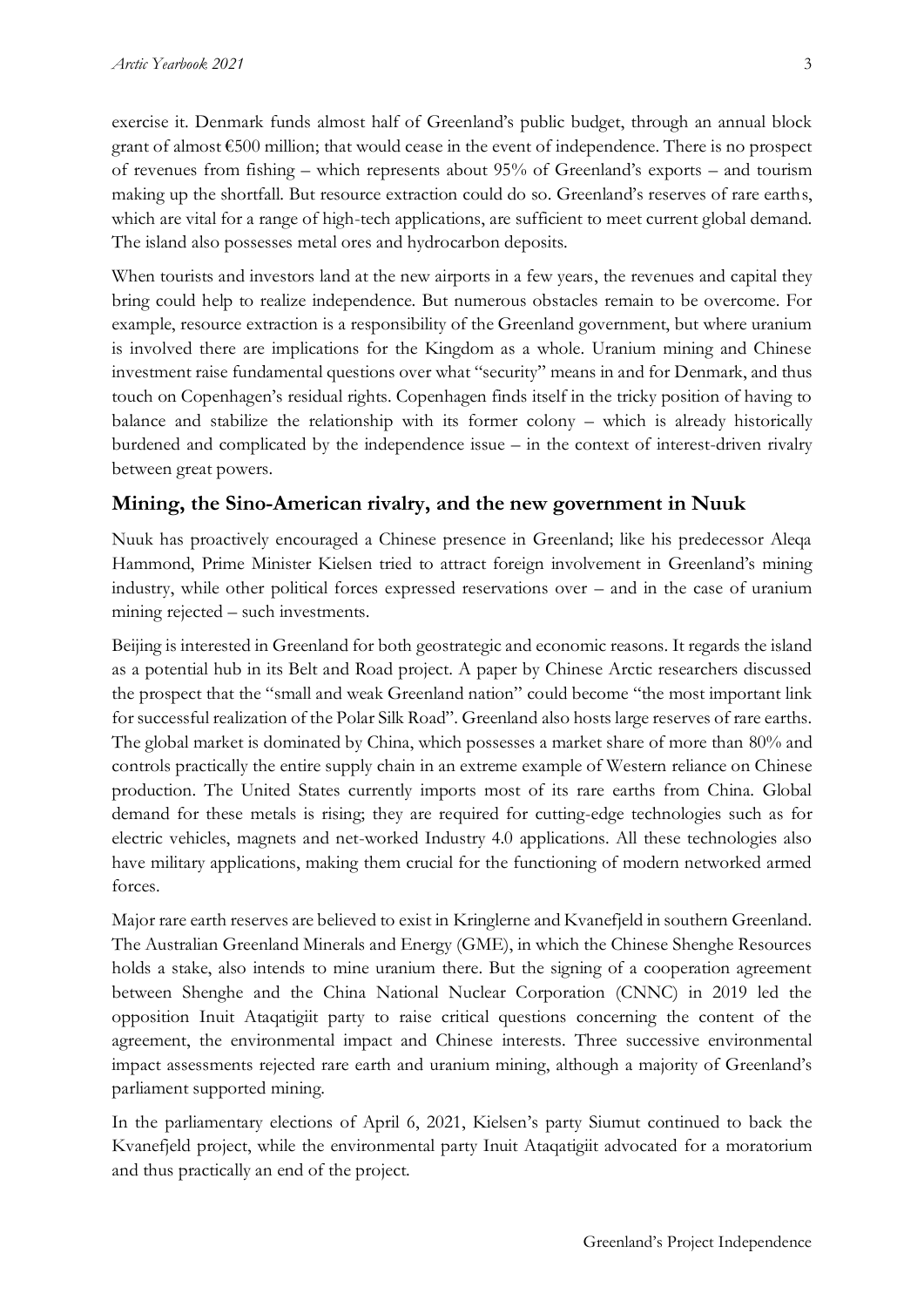The majority in Inatsisartut - Greenland's parliament - was won by Inuit Ataqatigiit: it achieved 37.4% and thus 12 of the 31 seats, while Siumut came second with 30% and ten seats. The leadership of the new ruling party reiterated its rejection of the project after the election, and its leader, Múte Bourup Egede, began to form a coalition government under this auspices. For his party, the most important issue was to put an end to the social crisis and to pursue a development "that does not come at the expense of our environment". The prime minister-designate stressed that economy and development must first be brought under control before independence can be discussed. Freedom from Denmark, which Siumut promoted as an electoral argument, was less of an electoral issue than the environmental impact of the projects necessary for independence. According to the coalition agreement of April 16, 2021, the ruling party Inuit Ataqatigiit received eight ministerial posts (including prime minister) and Naleraq two ministerial posts - in addition to Kirsten L. Fencker as health minister, Pele Broberg became minister of foreign affairs, business, trade and climate.

#### **Greenland and U.S.-Russia relations**

The island's rich resources and strategic location have led the United States to make formal purchase offers several times, in 1867, 1946/47 and 1960. Hence, President Trump's idea of buying Greenland from Denmark in "a large real estate deal" was not new. Alongside its major reserves of rare earths, Greenland's strategic significance for the United States has been underlined by the reactivation and modernization of Russia's military bases in the Arctic.

Greenland and specifically the Thule Air Base are exceptionally important for the United States. From a geostrategic perspective, Greenland forms one of North America's extremities. Almost all Russian reconnaissance flights over the North Atlantic pass across or close to Greenland, which lies on the shortest flight path from Russia's Western Military District to the American East Coast (the same applies to missiles). The facilities located at Thule include the largest and most northerly of America's ballistic missile early warning installations, part of its global satellite control network and its northernmost deep-sea port. Russia's development of new military bases, especially on Franz Josef Land, radically alters the security interests of the United States. The military base in Nagurskoye has major implications with regard to the Thule Air Base. Greenland also forms the western end of the "GIUK Gap", the choke point between Greenland, Iceland and the northern extremity of the United Kingdom through which ships and submarines of Russia´s Northern Fleet have to pass to enter the Atlantic. Crucial civilian and military maritime infrastructure (undersea cables) lies south of the GIUK Gap and the Labrador Sea.

In a trilateral agreement in October 2020 the United States, Denmark and Greenland declared that the security and prosperity of all three parties will continue to depend on strong transatlantic cooperation, for which the Thule base is of central importance. As well as economic benefits (the base is to be maintained by local firms from 2024), the agreement is of great value to Nuuk because it treats Greenland as a foreign policy actor. But the Greenlandic people "want more growth than just that military base", Egede said in an interview in May 2021. "The U.S. wants to use the air base. We also need to have something for it."

Washington opened a diplomatic representation in Nuuk after a hiatus of almost seven decades, and offered a financial package worth US\$12.1 million to develop Greenland's resources, tourism and education (although most of the money is ear-marked for American consultants). The US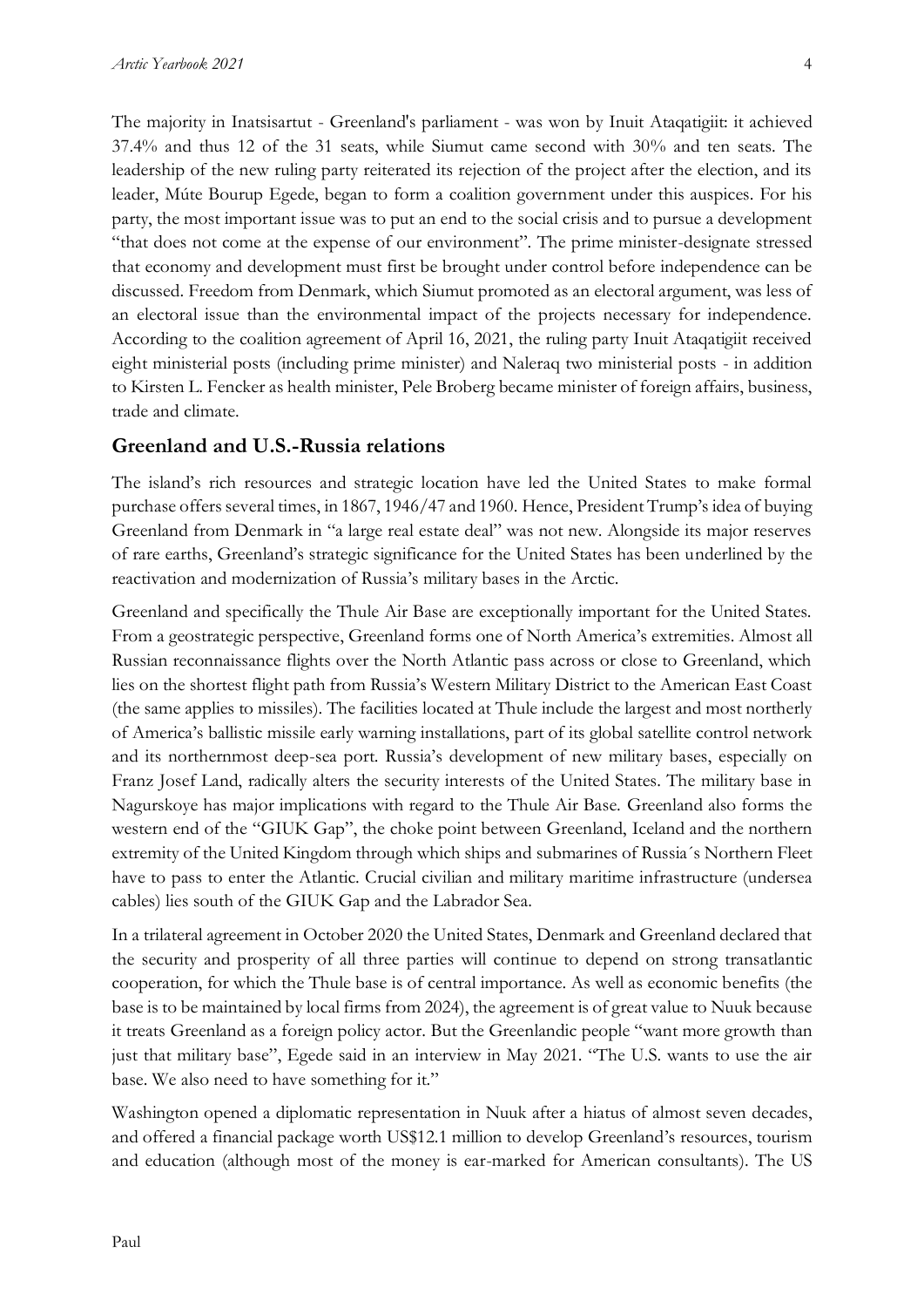offer was met with little support and instead tended to be regarded as an attempt to undermine Danish-Greenland relations even rather than as a genuine offer of support. The United States will have to invest more – why not in new, "green" technologies?

Other than mining projects, a "green growth" strategy could develop environmentally sustainable economic sectors. Greenland's former Industry and Energy Minister Jess Svane announced plans in February 2020 to turn meltwater from the ice sheet into drinking water for export. The power of the melt-water could also be harnessed to generate clean electricity for energy-intensive computing centers. The Arctic climate makes the Circumpolar North as a whole an ideal location for innovative technologies and services, as the European Commission has stated in 2016. Harsh climatic conditions and the fragile environment require specialized technology and know-how to meet high environmental standards. Opportunities in the "Green Economy", such as sustainable multi-source energy systems, eco-tourism and low-emission food production, could be developed further, according to Brussels. The Commission wants to support the search for sustainable economic alternatives, naming explicitly "Blue Economy" sectors such as aquaculture, fisheries, offshore renewable energy, maritime tourism and marine biotechnology. As in Iceland, energy can be a growth sector; the availability of geothermal and hydro power back up that expectation. Greenland and Iceland have great mutual interests, on trade, health, fisheries, infrastructure, minerals, energy, air traffic, and tourism; the report" Greenland and Iceland in the New Arctic" contains 100 specific recommendations.

Former Finance Minister Vittus Qujaukitsoq wished to see investment and tourism promoting Greenland's development regardless of where the funds come from: China, the United States or Canada. The important thing, he said, is better training and more jobs. Ultimately, he added, an independent Greenland will not – like Djibouti in Africa – host military bases for rival powers like China. It seems that in Trump's presidency, the U.S. has been overly focused on reining in China's influence in Greenland, while neglecting to invest economically.

#### **Greenland and international security**

Greenland and the Faroe Islands already enjoy extensive self-administration. While they are not entitled to pursue absolutely autonomous foreign and security policies, they can maintain their own international contacts providing these do not contradict official Danish policy.

As a sovereign state Greenland could still continue cooperation with Denmark in questions of defence and foreign policy, as well as financial policy. Copenhagen would have an interest in that, because Greenland is the key to Denmark's access to the Arctic with all its resources and attributes: minerals, fishing grounds, oil and gas, power and international recognition. In order to maintain the status associated with this, Copenhagen will have to invest more in protecting and defending its rights.

As the Arctic polar sea ice melts, shipping traffic has been increasing. Since 2006 there has also been a growing number of vessels entering Danish-controlled waters without observing the usual protocols. Cases of illegal fishing, piracy or terrorism have not yet come to light. But how should maritime security be ensured as shipping traffic increases?

The Royal Danish Navy possesses three ice-breakers and serves as Greenland's coast guard. The forces in Greenland currently operate one aircraft, four helicopters and four ships (as well as the legendary Sirius Dog Sled Patrol) – to guard the world's largest island with 44,000 kilometers of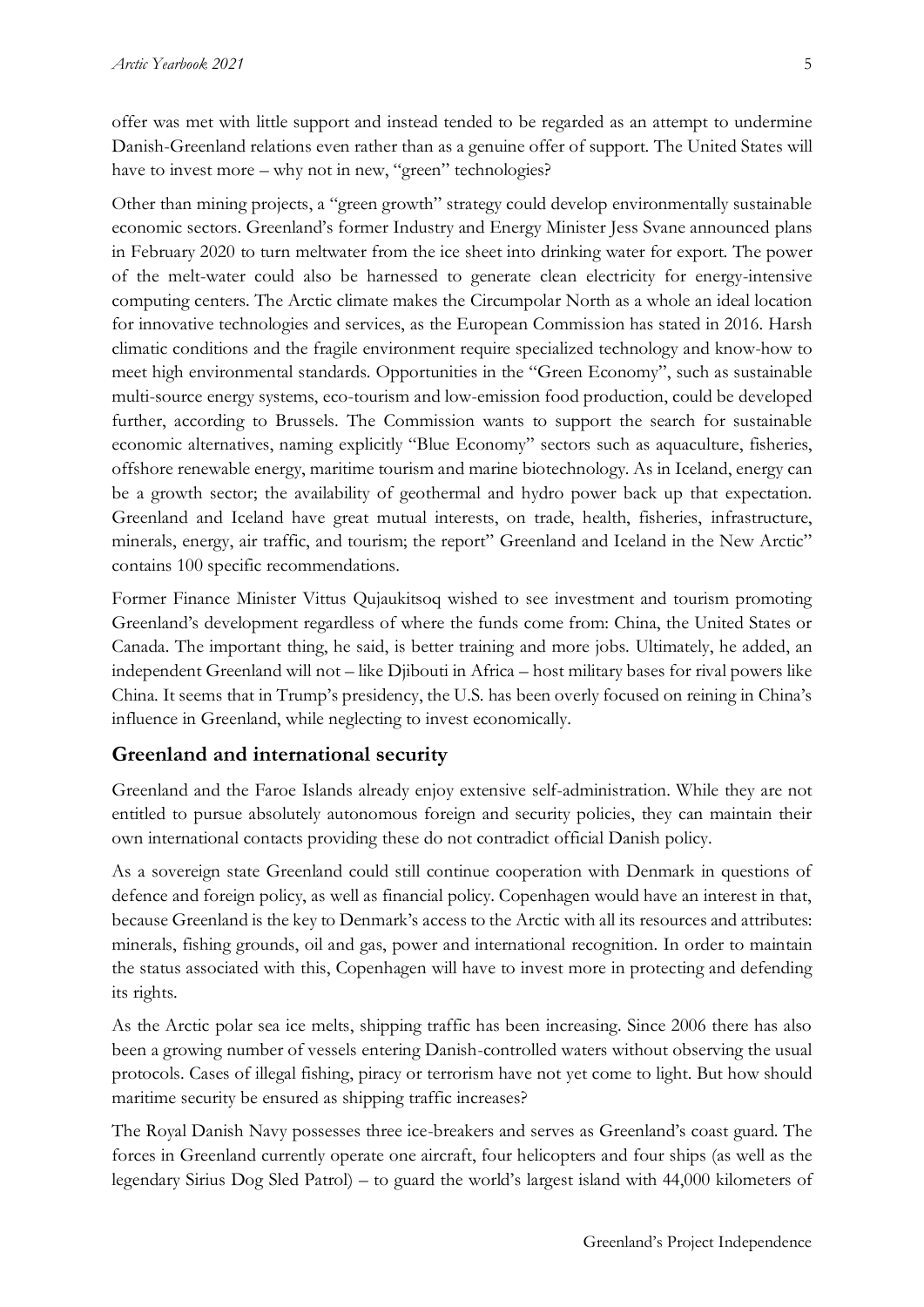coastline. With these personnel and resources, they also have to defend the sovereignty of the Realm, monitor fisheries, provide maritime services, transport patients and assist with other social services, as well as conduct search and rescue (SAR) missions. The SAR deficits in the Arctic are considerable. Recently there was even the idea, in a blog of the U.S. Naval Institute, to resume the "Greenland Patrol" which was established by the U.S. Coast Guard in 1941. Future US aid, the author recommends, should be ear-marked for port infrastructure to enable them to receive U.S. Coast Guard (USCG) vessels if the need arises.

Growing Russian military activity has led a number of states to demonstratively expand their presence in support of Nordic NATO members. In August 2020, the USS Thomas Hudner became the first Arleigh Burke class destroyer to enter the deep fjord behind Nuuk; in the same month Danish and French warships conducted joint exercises with a USCG vessel off Greenland's west coast. In September, Denmark conducted joint maneuvers in the Barents Sea with the United States, the United Kingdom and Norway. In the first such operation for 20 years, naval forces demonstrated freedom of navigation above the Arctic Circle.

Copenhagen has to pursue a delicate balance between its own scarce military resources and the comprehensive support offered by its allies. An independent Greenland will – like Iceland – not be able to defend itself on its own. Copenhagen relies on support from the United States but has to avoid any appearance that it is allowing its policies to be dictated by Washington. Trump's offer exacerbated that problem because his idea was an "absolutely radical break" with the post-1945 status quo. "When small nations wake up to the world's superpower threatening to unroot that relation, it's not something to take lightly," the Danish expert Martin Breum explained.

### **Perspectives**

Greenland will remain in some form of union with Denmark for the foreseeable future. One reason for Copenhagen to support granting Asian states observer status in the Arctic Council was to make it easier to find investors for Greenland and the Faroe Islands. That in turn improves its relationship with the two autonomous territories and weakens the centrifugal forces in the Realm. These intentions are subsidiary to Denmark's central foreign policy objective: avoiding harm to its relationships with the United States and with the European Union, and to its own privileged position in the Arctic. The new trilateral agreement for the US base in Thule is suited to further these interests.

Additionally to the ambitions of the "near-Arctic state" China and established Arctic power Russia, Denmark's problems ultimately include the associated reawakening of US interest in Greenland. Copenhagen has to balance conflicting internal interests and – for all its understanding of the desire for independence of its territories – safeguard its own foreign policy and security interests. Trump's initiative increased the price of continuing security cooperation. But the success of the Thule Agreement indicates the possibility that an independent Greenland could continue defence cooperation with the United States without that country necessarily supplanting Denmark as protector.

Under a new agreement with Copenhagen, Nuuk gets also a greater and more central role in the Arctic Council: Greenland will be first to speak at future council meetings, followed by the Faroe Islands and ending with Denmark, while Greenland would also be the main signatory to any